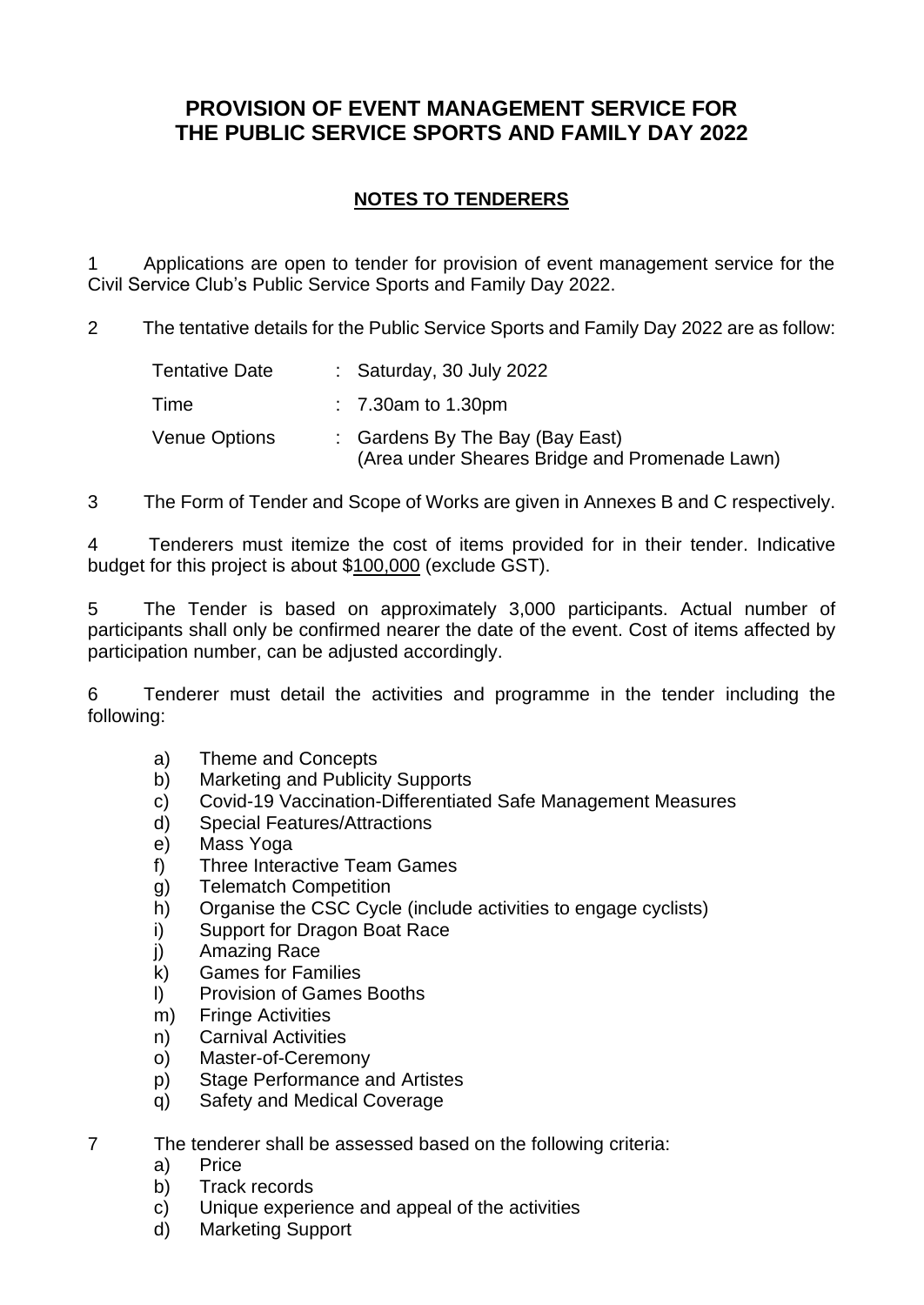- e) Ability to deliver Scope of Works
- f) Experience in permits requirements
- g) Covid-19 safe management measures
- h) Value-added items

8 The submission of tender is by HAND to be deposited in the assigned Locked Tender Box at 3rd Storey, Corporate Services Office, Club CSC @ Tessensohn, 60 Tessensohn Road, Singapore 217664.

9 The closing date for the submission of tender will be on **Friday, 20 May 2022 at 12.00pm**. Any submission after the stipulated date and time will not be considered.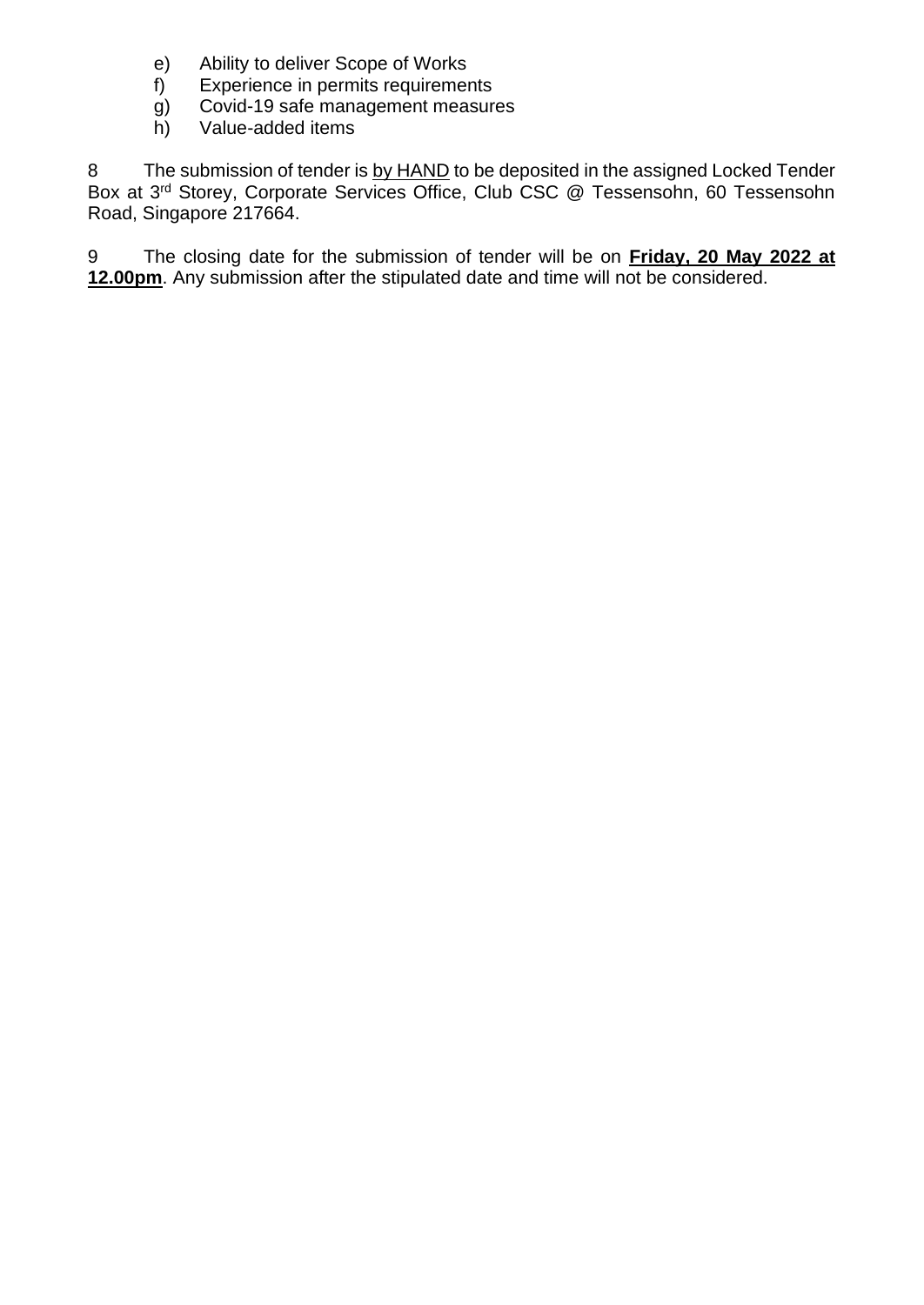#### **INFORMATION ON PUBLIC SERVICE SPORTS AND FAMILY DAY 2022**

1 The Civil Service Club (CSC) will be staging its 20th Public Service Sports and Family Day (PSSFD), on Saturday, 30 July 2022 from 7.30am to 1.30pm. The objectives of the event are to promote a healthy lifestyle and to enhance interactions among Public Service Officers from different government agencies. The event is also held to celebrate Public Service Week.

2 The PSSFD involves about 3,000 public service officers from different Ministries and Statutory Boards and their family members coming together under one roof to compete in multi-events and also participate in fun and healthy sporting activities. It is the biggest event in the CSC's sporting calendar. Participants must registered to take part in the event.

3 The PSSFD have four thematic activities: sport competitions, healthy lifestyle activities, family carnival activities and fringe activities. Besides these activities, it is also serves as a platform for family bonding. The featured programme and activities include:

- a) 5km Healthy Lifestyle Walk (with quiz/games to occupy walkers) from event venue to Marina Barrage and back
- b) Telematch Competition (Team)
- c) Dragon Boat Race (Team)
- d) Amazing Race (Team)
- e) Three Interactive games (eg archery tag, bubble football, obstacle course inflatables)
- f) Mass Aerobics / Yoga
- g) CSC Cycle (starting from Changi Clubhouse)
- h) Water Sports Tryout
- i) Sports Try-out
- j) Family Treasure Hunt
- k) Bazaar (with 30 stores)
- l) Carnival Activities
- m) Children's activities

4 All registered participants can take part in the 5-km Healthy Lifestyle walk. There are activities along the route to engage walkers besides the healthy lifestyle element. Beside the walk, families can also take part in a Family Treasure Hunt.

5 The CSC Dragon Boat Race, Interactive Team Games, Telematch Competition, Amazing Race and STAR Games are competitive events in which teams from different agencies compete for prizes. The event company has to work with different partners such People's Association, Singapore Dragon Boat Association, Sport Singapore and venue owners to stage the events which are open to Public Service Officers only.

6 The CSC Cycle involve about 50 to 100 cyclists cycling from CSC Changi Clubhouse to the event venue. The objective is to promote Changi Clubhouse as a cycling hub in the east. There are activities along the route to engage the cyclists.

7 Information on last year's event and activities are available at [www.csc.sg/sportsday/](http://www.csc.sg/sportsday/)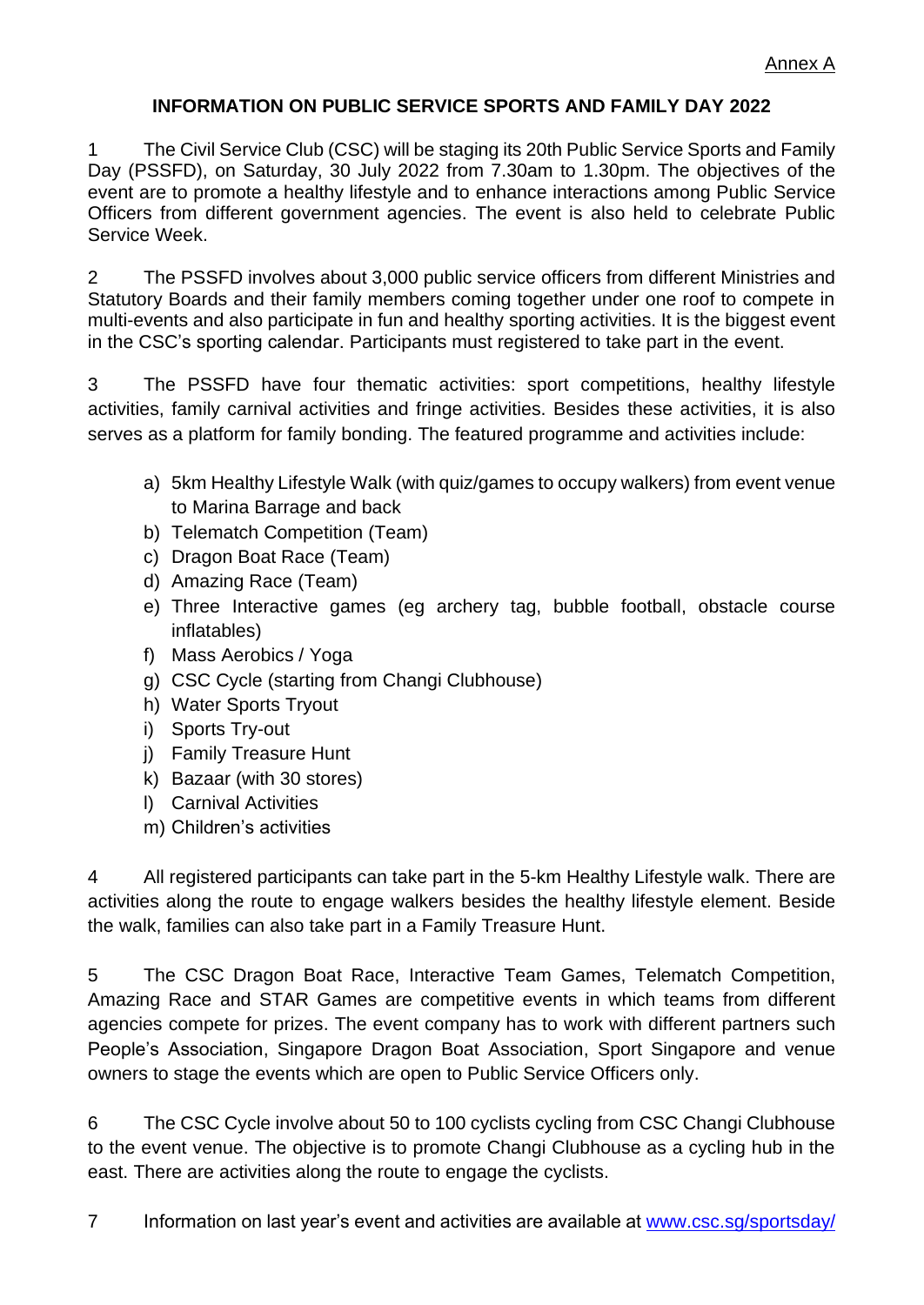#### **PROVISION OF EVENT MANAGEMENT SERVICES FOR THE PUBLIC SERVICE SPORTS AND FAMILY DAY 2022**

## **FORM OF TENDER**

1. This TENDER must be deposited in the assigned Locked Tender Box at 3rd Storey, Corporate Services Office, Club CSC @ Tessensohn, 60 Tessensohn Road, Singapore 217664 before **Friday, 20 May 2022 at 12.00pm**.

2. Having carefully read the Notes to Tenderers, we, the undersigned, offer to provide the event management services as specified in the scope of works, for the Public Service Sports and Family Day 2022.

3. The total sum for the tender based on 3,000 participants is SGD\$ (excludes GST)

4. We, the undersigned, shall provide the services in accordance with the specifications, scope of works and terms and conditions set out herein.

5. We, the undersigned, agree to present the proposals to the CSC Tender Evaluation Committee whenever called upon.

6. We, the undersigned, agree that the Civil Service Club reserves the right not to accept the lowest, the whole or part of any Tender which it may receive. The Civil Service Club also reserves the right to recall the tender.

7. We agree that this Tender is valid for a period of sixty (60) days after the closing date of tender and agree that this Tender shall not be amended or withdrawn within the said period.

Dated this day of 20 and 20 and 20 and 20 and 20 and 20 and 20 and 20 and 20 and 20 and 20 and 20

As witness our hand the day and year first above written.

Signature of Tenderer (Authorised Representative of the Company)

Witness By:

\_\_\_\_\_\_\_\_\_\_\_\_\_\_\_\_\_\_\_\_\_\_\_\_\_\_\_\_\_\_\_\_\_ Name, NRIC (last 3 digits + alphabet) and Designation of Tenderer

Email:  $\blacksquare$ 

Contact No.

\_\_\_\_\_\_\_\_\_\_\_\_\_\_\_\_\_\_\_\_\_\_\_\_\_\_\_\_\_\_\_\_ Name, NRIC (last 3 digits + alphabet) and Designation of Witness

Email: **Email:**  $\blacksquare$ 

Contact No.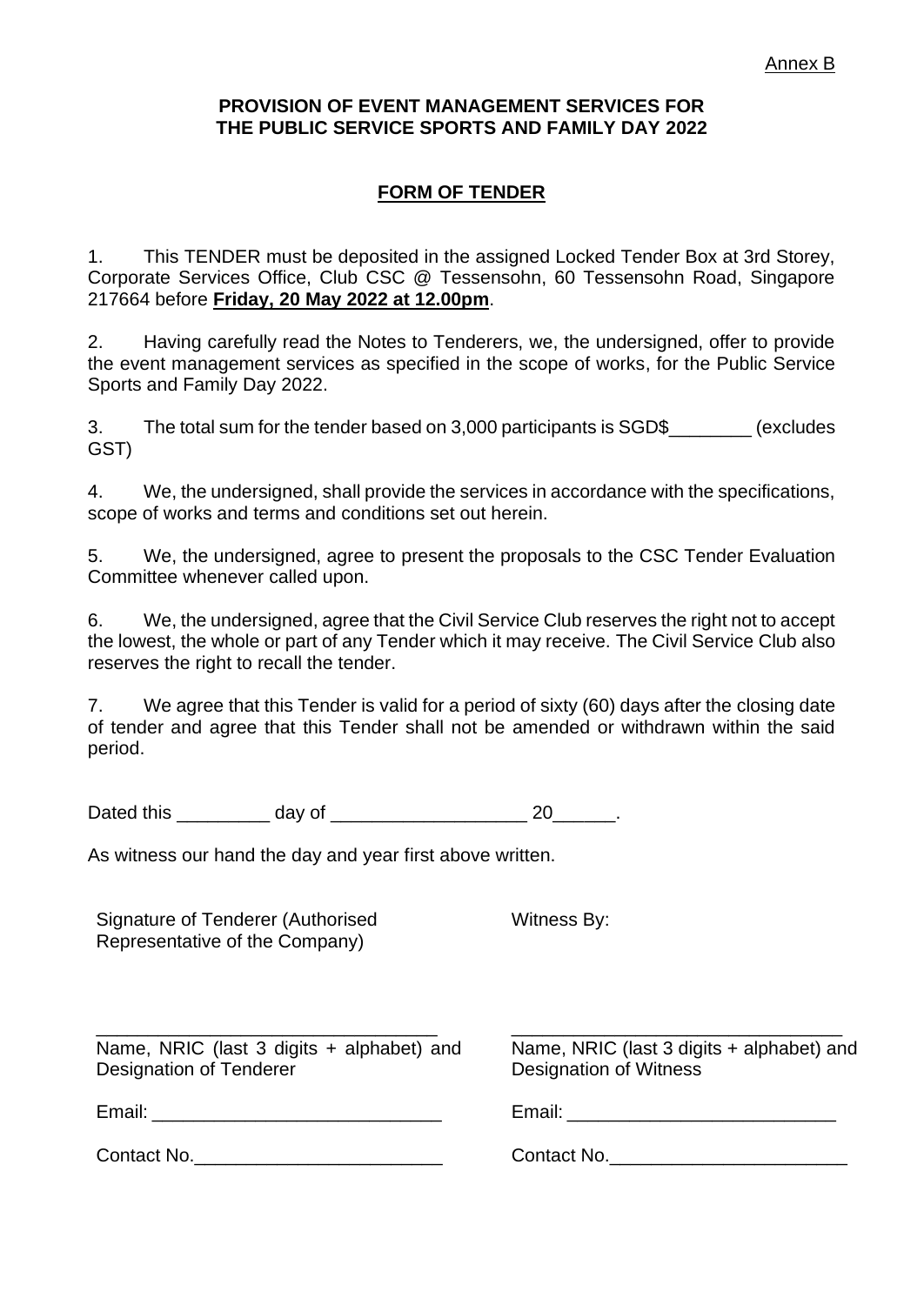| Name of Company       | Business Reg No.       |
|-----------------------|------------------------|
| <b>Office Address</b> |                        |
| Telephone             | <b>Fax Number</b>      |
| <b>Company Stamp</b>  | <b>Website Address</b> |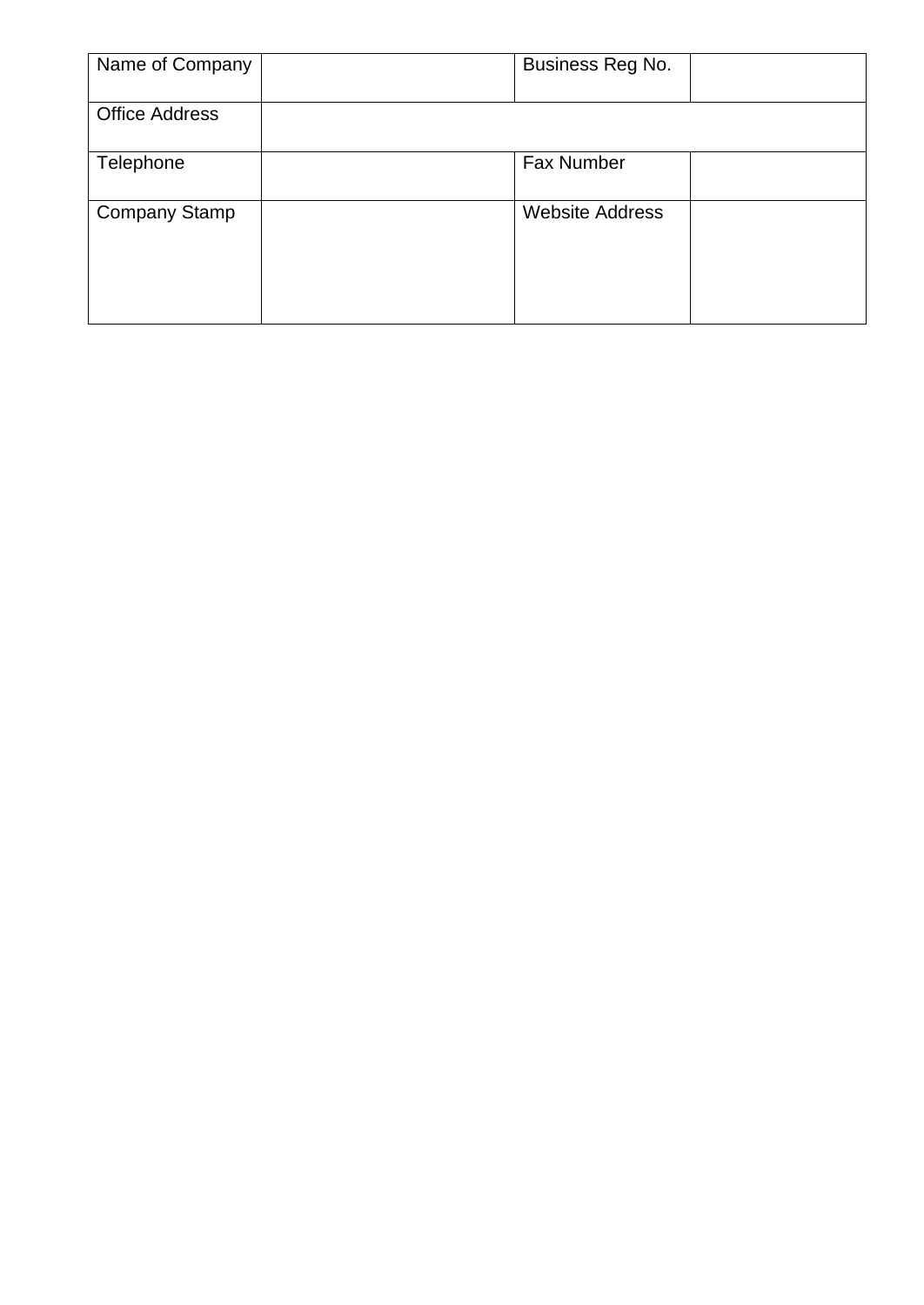#### **PUBLIC SERVICE SPORTS AND FAMILY DAY 2022 SATURDAY, 30 July 2022, 7.30AM TO 1.30PM**

## **SCOPE OF WORKS**

Note: The Scope of Works is based on 3,000 participants

| S/N          | <b>ITEM DESCRIPTION</b>                                                                  |
|--------------|------------------------------------------------------------------------------------------|
|              |                                                                                          |
| 1            | <b>PUBLICITY</b>                                                                         |
|              | Design and print the following publicity materials three months prior to event:          |
|              | 200 pieces of A2 size full colour posters<br>a)                                          |
|              | 3 full-colour 12ft x 3ft PVC event banner for each of the three clubhouses<br>b)         |
|              | 6 lift stickers<br>C)                                                                    |
| $\mathbf{2}$ | <b>BANNERS AND STANDEES</b>                                                              |
|              | Design and print the following collaterals:                                              |
|              | 2 full-colour Main Banner (with wooden frame backing) of size 20ft x 5ft<br>a)           |
|              | with logos                                                                               |
|              | 1 full-colour banner of size 20ft x 5ft (with wooden frame backing) for<br>b)            |
|              | dragon boat race                                                                         |
|              | Flags with logos of participating agencies in Interactive Games, Telematch<br>C)         |
|              | Dragon Boat Race and Amazing Race                                                        |
|              | 10 horizontal banners of size 6ft x 3ft (with wooden frame backing) for<br>d)            |
|              | booths and activities                                                                    |
|              | 13 standees of size 8ft x 4ft for Programme (2), Venue Layout (2), Lucky<br>e)           |
|              | Draw Results (2), Interactive Game (3), Dragon Boat Race (2), Kayaking                   |
|              | $(1)$ , Bell-Boating $(1)$                                                               |
|              | 2 horizontal tent banner of size 10ft x 2ft for Interactive Games and Dragon<br>f        |
|              | <b>Boat Race</b>                                                                         |
|              |                                                                                          |
| $\mathbf{3}$ | <b>SIGNAGE</b>                                                                           |
|              | Sufficient (min 25 pieces) directional signage of A1 size to be placed at<br>a)          |
|              | road junctions leading to venue (inclusive of permit, placement and                      |
|              | removal)                                                                                 |
|              | Directional signage to main activities area<br>b)                                        |
|              | Sufficient directional signage to shuttle bus points<br>C)                               |
|              | A1 signage for freebies and games booths<br>d)                                           |
| 4            | <b>COVID-19 SAFE MANAGEMENT MEASURES</b>                                                 |
|              | Compliance with all Covid-19 Safe Management Measures (ie Sporting<br>a)                 |
|              | Events with >500 participants at any one time will have to continue                      |
|              | implementing VDS. Event organisers will need to implement checks on                      |
|              | participants' vaccination status before they enter the venue).                           |
|              | Provide sufficient barricades to cordon the main event area beneath The<br>b)            |
|              | Bridge. Only one entry/exit point into the main event area.                              |
|              | Provide minimum six helpers to check participants' vaccination status at<br>$\mathsf{C}$ |
|              | the main entrance before they are allowed to enter the main event venue.                 |
|              | Provide six sets of SafeEntry gadgets for screening<br>d)                                |
|              | Provide and issue 5,000 wrist bands to be issued to fully-vaccinated<br>e)               |
|              | participants, staff and crew                                                             |
|              |                                                                                          |
| 5            | <b>DECORATIONS</b>                                                                       |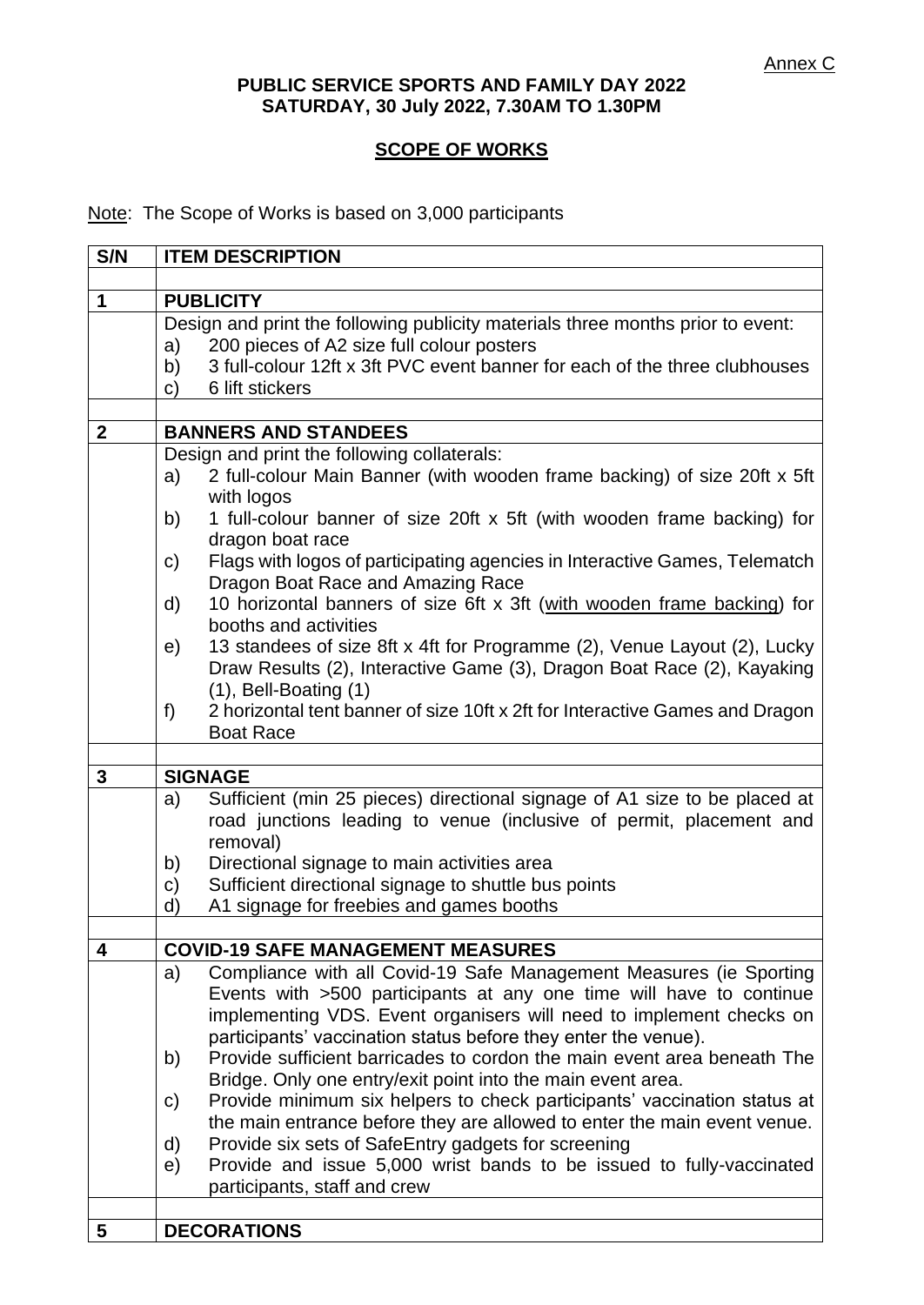|                | Provide the following items:                                                                                                                                            |
|----------------|-------------------------------------------------------------------------------------------------------------------------------------------------------------------------|
|                | Entrance Arc (with full colour logos printing)<br>a)                                                                                                                    |
|                | 10 vertical lamppost banners of size 6ft x 3ft with installation<br>b)                                                                                                  |
|                | Colour buntings and balloons to decorate the venue<br>C)                                                                                                                |
|                | $\mathsf{d}$<br>6 air tubes                                                                                                                                             |
|                |                                                                                                                                                                         |
| 6              | <b>FUN PACK</b>                                                                                                                                                         |
|                | Provide following items for all participants:                                                                                                                           |
|                | Design and print 5,000 pieces of full-coloured Fun Pack/Lucky draw tickets<br>a)<br>(with redemption coupons)                                                           |
|                | Provide 3,000 carrier bags (with logo printing)<br>b)                                                                                                                   |
|                | Provide 3,000 door gifts (with logo printing)<br>C)                                                                                                                     |
|                | Provide 3,000 multi-functional headwear or equivalent<br>d)                                                                                                             |
|                | Provide 3,000 buns / granola bars<br>e)                                                                                                                                 |
|                |                                                                                                                                                                         |
| $\overline{7}$ | <b>SHOW HOST, ENTERTAINMENT &amp; INSTRUCTORS</b>                                                                                                                       |
|                | Provide the following:                                                                                                                                                  |
|                | A professional show host to organize stage games and handle all<br>a)<br>formalities for all activities including walk, amazing race, family and carnival<br>activities |
|                | Three stage performances:<br>b)                                                                                                                                         |
|                | - One high energy music performance                                                                                                                                     |
|                | - Two 20 minutes stage performance to engage the crowd                                                                                                                  |
|                | - One magic show                                                                                                                                                        |
|                | Three aerobics instructors to conduct the following:<br>C)                                                                                                              |
|                | - 20-minute warm-up workout before fun walk                                                                                                                             |
|                | (Extend another 30-minute high impact aerobics if walk cannot proceed                                                                                                   |
|                | due to adverse weather)                                                                                                                                                 |
|                | - 30-minute aerobics after the walk                                                                                                                                     |
|                |                                                                                                                                                                         |
| 8              | THREE TELEMATCH AND THREE INTERACTIVE GAMES                                                                                                                             |
|                | Organise and conduct 3 telematch and 3 interactive games:                                                                                                               |
|                | Conceptualise three different team-building telematch and interactive<br>a)<br>games for about 15 teams per game (10 participants per team)                             |
|                | Provide a game master to brief and conduct the games<br>b)                                                                                                              |
|                | Provide sufficient game marshals to conduct the games<br>$\mathsf{C}$                                                                                                   |
|                | Provide the props and equipment for the games<br>d)                                                                                                                     |
|                | Colourful buntings to decorate the area and lanes<br>e)                                                                                                                 |
|                | Standby three novelty games to replace outdoor telematch in case of wet<br>f)                                                                                           |
|                | weather. The novelty games will be conducted in sheltered area.                                                                                                         |
|                |                                                                                                                                                                         |
| 9              | <b>HEALTHY LIFESTYLE WALK</b>                                                                                                                                           |
|                | Plan and organise the Healthy Lifestyle Walk for estimated 1,500 pax. Provide                                                                                           |
|                | the following:                                                                                                                                                          |
|                | Survey and plan the route<br>a)                                                                                                                                         |
|                | Obtain necessary permit and clearance from authorities and venue owners<br>b)                                                                                           |
|                | Provide and print 10 Nos of 8ft x 4ft standees displaying (200m apart)<br>C)                                                                                            |
|                | d)<br>Provide Flag-off flag and two air-horns                                                                                                                           |
|                | Sufficient marshals (at least 20) to guide walkers<br>e)                                                                                                                |
|                | Sufficient route signage<br>f)                                                                                                                                          |
|                | Sufficient barricades/cones to demark route<br>g)                                                                                                                       |
|                | h)<br>Sufficient water point at mid-point                                                                                                                               |
|                | Medical coverage (ambulance and cyclist medic)<br>i)                                                                                                                    |
|                | Ponchos for 1,500 participants<br>j)                                                                                                                                    |
|                | Contingency Plan and Programme in case of wet weather<br>$\mathsf{k}$                                                                                                   |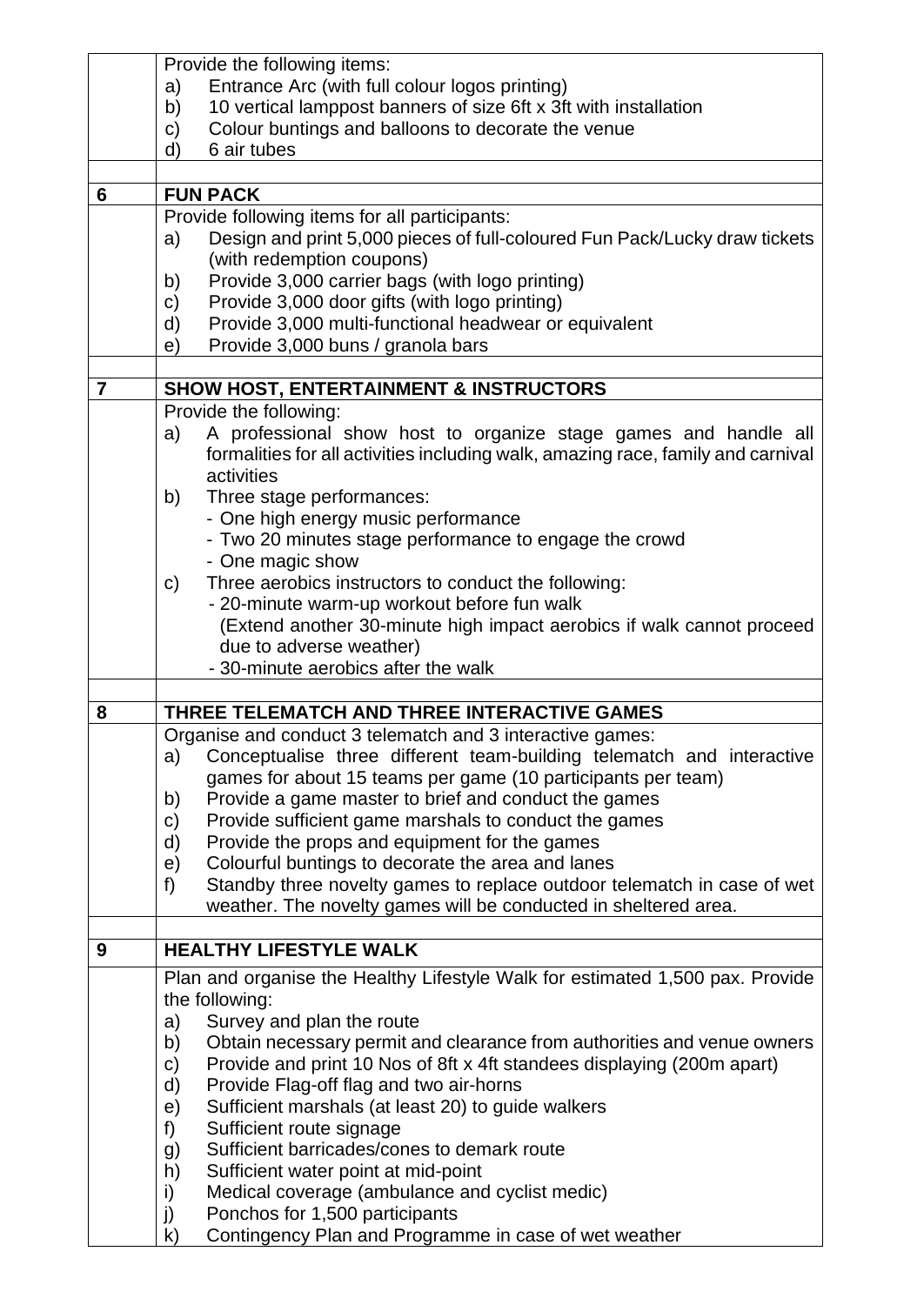| 10 | <b>AMAZING RACE</b>                                                                                   |
|----|-------------------------------------------------------------------------------------------------------|
|    | Conceptual and organize a fun series of games and problem-solving activities                          |
|    | for teams and families. Provide the following:<br>Plan the games                                      |
|    | a)<br>Provision of props and equipment<br>b)                                                          |
|    | Provision of game marshals<br>C)                                                                      |
|    | Sufficient signage<br>d)                                                                              |
|    | Live-streaming and projection on LED screen<br>e)                                                     |
| 11 | <b>CARNIVAL ACTIVITIES</b>                                                                            |
|    | Provide and conduct the following carnival activities:                                                |
|    | <b>Children's Coloring &amp; Art Competition</b><br>a)                                                |
|    | Game booths with prizes<br>b)                                                                         |
|    | Four giant inflatable for children<br>C)                                                              |
|    | Two photo booths for instant pictures<br>d)                                                           |
|    | Roaming entertainers eg Unicyclist/stilt walkers, buskers, magicians,<br>e)                           |
|    | juggers, circus-type mascots / actors to mingle and entertain the crowd;                              |
|    | Children activities eg balloon sculpting, face painting, etc<br>f)                                    |
| 12 | <b>FOOD, SNACKS AND DRINK POINTS</b>                                                                  |
|    | Arrange for Food stalls/Truck (e.g. Asian food, Halal food, Old Chang Kee etc).                       |
|    | Provide the following free snack stalls for 3,000 participants:                                       |
|    | 2 ice-cream stalls<br>a)                                                                              |
|    | 2 candy floss / cup corn stalls<br>b)                                                                 |
|    | 2 pop-corn / kacang puteh / muah chee stalls<br>C)                                                    |
|    | 8,000 bottled drinks for two drink points and manpower to man the points<br>g)                        |
| 13 | <b>SHUTTLE BUSES</b>                                                                                  |
|    | Provide the following transportation:                                                                 |
|    | a) 8 buses to shuttle participants between nearest MRT and venue                                      |
|    | throughout the event.                                                                                 |
|    | Sufficient manpower to guide and crowd control<br>b)                                                  |
|    | Buses to ferry walk participants back to venue in event of rain<br>C)                                 |
|    | Sufficient directional signage to shuttle bus points<br>d)                                            |
| 14 | <b>INSURANCE AND APPLICATION OF PERMITS</b>                                                           |
|    | Provide the following insurance coverage:                                                             |
|    | Public liability insurance to cover Civil Service Club and venue owners<br>a)                         |
|    | such as PUB, Gardens By The Bay and Marina Barrage                                                    |
|    | Insurance coverage for participants in cycling event, water sports try-out,<br>b)<br>dragon boat race |
|    | Insurance coverage for staff and officials helping in all activities including<br>C)                  |
|    | water activities                                                                                      |
| 15 | <b>MEDICAL COVERAGE</b>                                                                               |
|    | Provide the following medical coverage:                                                               |
|    | Medical evacuation plan<br>a)                                                                         |
|    | Two fully equip ambulances with AED<br>b)                                                             |
|    | Two medication stations with two medics at each point<br>C)                                           |
|    | <b>Cyclist medics with AED</b><br>d)                                                                  |
|    |                                                                                                       |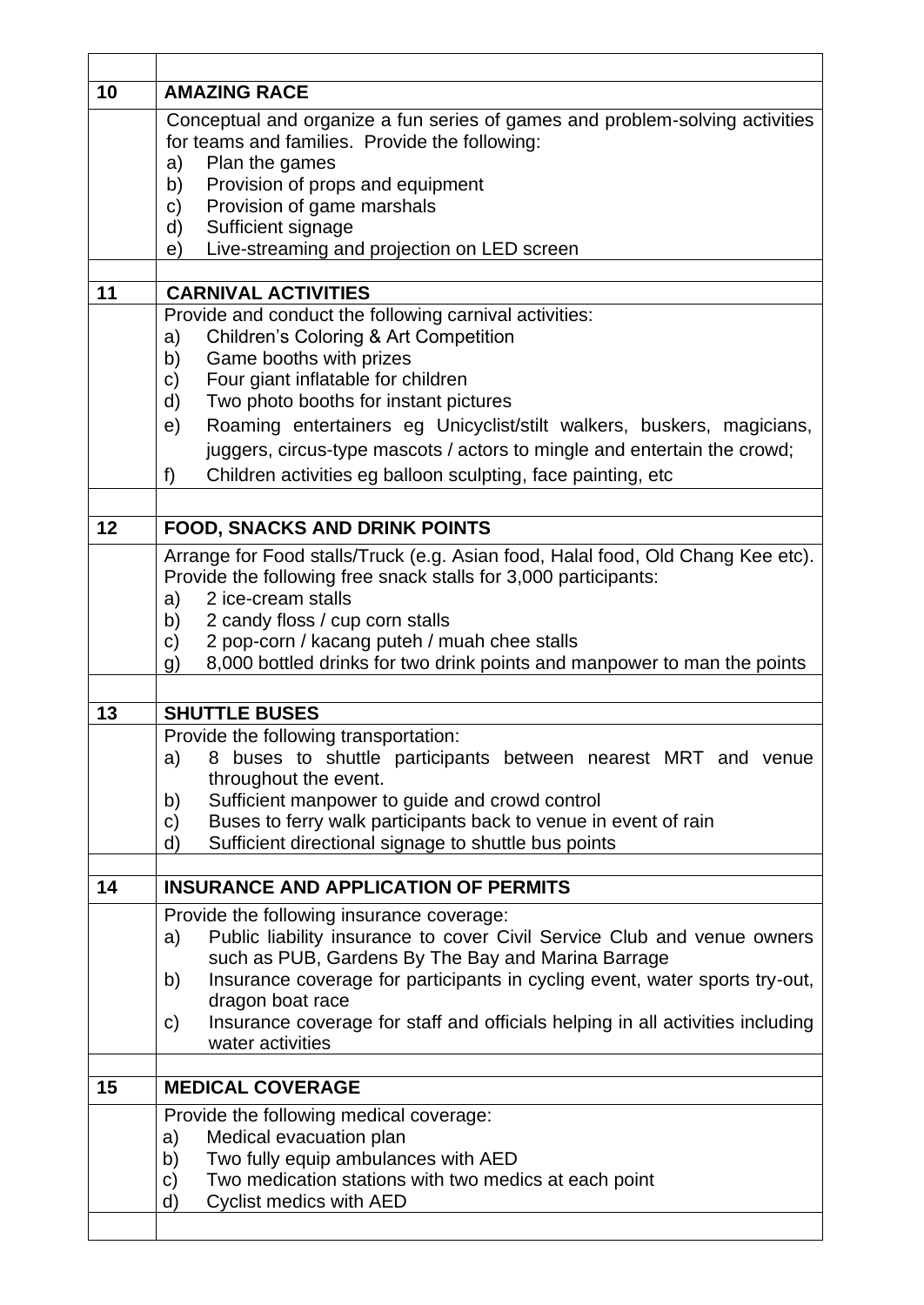| 16 | RISK ASSESSMENT AND WET WEATHER CONTINGENCY PLAN                                   |
|----|------------------------------------------------------------------------------------|
|    | Submit the following plans to CSC and authorities:                                 |
|    | Risk assessment plan for all the activities including water sport activities<br>a) |
|    | Wet weather plan<br>b)                                                             |
|    | <b>Evacuation Plan</b><br>C)                                                       |
|    | Haze Contingency Plan<br>d)                                                        |
|    |                                                                                    |
| 17 | <b>MANPOWER</b>                                                                    |
|    | Provide sufficient manpower to conduct the entire event and all the activities     |
|    | including the following:                                                           |
|    | <b>Shuttle Buses Stations</b><br>a)                                                |
|    | <b>Car Parking</b><br>b)                                                           |
|    | <b>Bicycle Parking</b><br>C)                                                       |
|    | Packing and Distribution of Fun Packs<br>d)                                        |
|    | <b>Telematch and Interactive Games</b><br>e)                                       |
|    | Healthy lifestyle walk<br>f)                                                       |
|    | <b>Games Booths</b><br>g)                                                          |
|    | <b>Children Arts' Competition</b><br>h)                                            |
|    | <b>Inflatable Bouncers</b><br>i)                                                   |
|    | Safe management measures (all entry/exit points)<br>j)                             |
|    | <b>Drink Points</b><br>k)                                                          |
| 18 | <b>PHOTOGRAPHY</b>                                                                 |
|    | Provide 2 photographers to cover event<br>a)                                       |
|    | One videographer<br>b)                                                             |
|    | Compile two photo albums and CDs after event<br>C)                                 |
|    |                                                                                    |
| 19 | <b>CYCLING EVENT AND BICYCLE PARKING</b>                                           |
|    | Organise a cycling event for 100 cyclists. Provision of the following items:       |
|    | Stage with backdrop at Changi Clubhouse<br>a)                                      |
|    | Bike Racks for 100 bikes at Start Point<br>b)                                      |
|    | C)<br>Emcee                                                                        |
|    | <b>Start and end Points Management</b><br>d)                                       |
|    | Support vehicle<br>e)                                                              |
|    | 2 mobile escorts<br>f)                                                             |
|    | Leaders, Sweepers and first-aider for each group<br>g)                             |
|    | 3 Refreshment points with food and drinks<br>h)                                    |
|    | 1 Ambulance with 2 paramedics<br>i)                                                |
|    | 2 cycling medics with AED<br>$\mathbf{j}$                                          |
|    | k)<br>Insurance coverage for all participants                                      |
|    | Directional signages along the route<br>$\vert$ )                                  |
|    | Live-streaming and projection on LED screen at the entrance<br>m)                  |
|    |                                                                                    |
|    | Set up a Bicycle Deposit Station at Bay East and provide the following:            |
|    | Bicycle rack for 100 bicycles*<br>a)<br>Barricades to cordon off the area<br>b)    |
|    | At least two manpower to manage security of bicycles<br>C)                         |
|    | A1 signage<br>d)                                                                   |
|    | 1 table<br>e)                                                                      |
|    | f)<br>Bicycle tags for depositors                                                  |
|    |                                                                                    |
| 20 | <b>LOGISTICS</b>                                                                   |
|    |                                                                                    |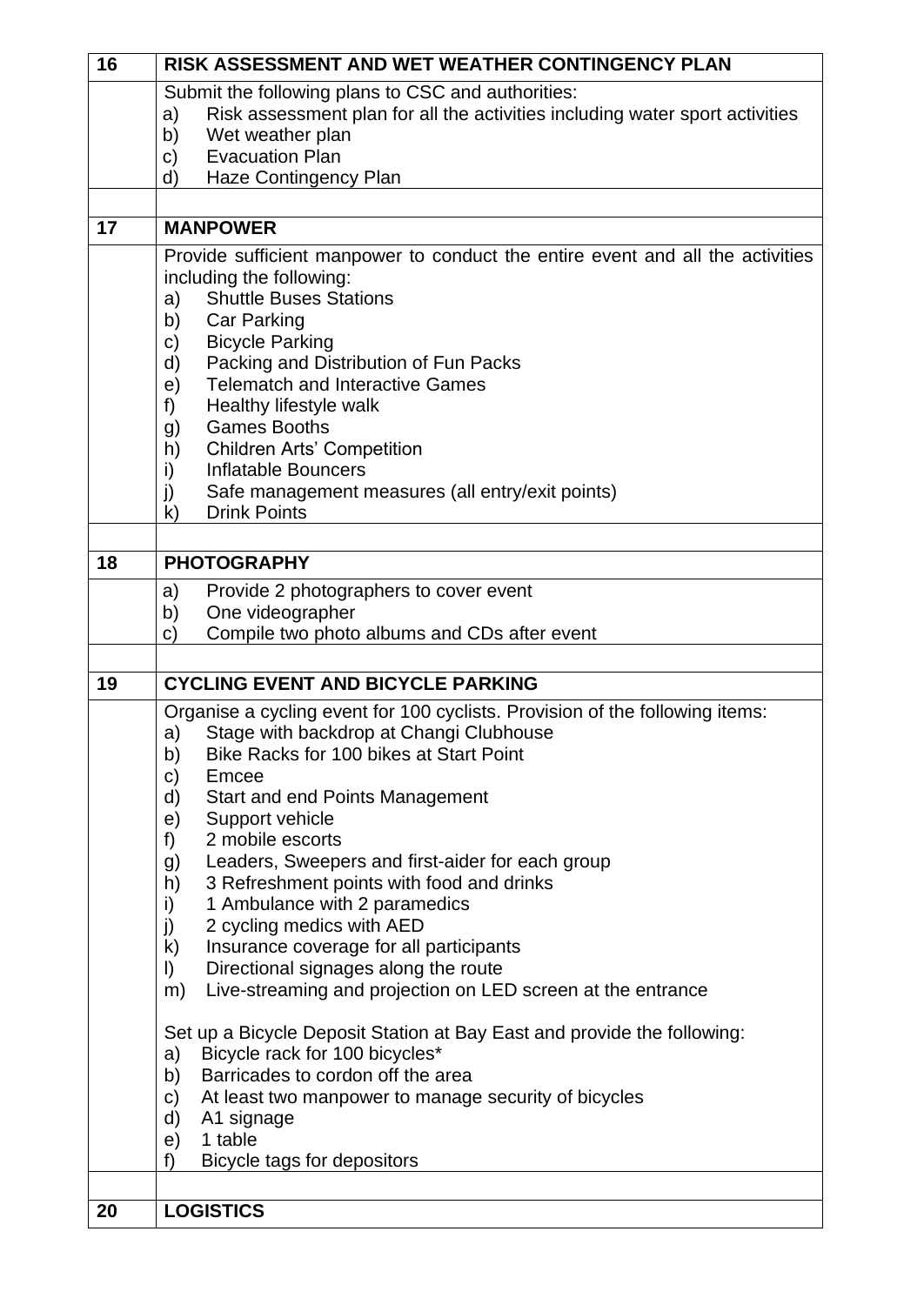|    | Provide the following logistics:                                                                                                                              |
|----|---------------------------------------------------------------------------------------------------------------------------------------------------------------|
|    | 1 Main Stage (20' x 24' x 3'H) c/w carpet, skirting and stairs<br>a)                                                                                          |
|    | 1 full-colour LED stage backdrop<br>b)                                                                                                                        |
|    | A comprehensive main sound system and DJ for main programme<br>$\mathsf{C}$                                                                                   |
|    | Auxiliary sound systems for conduct of the Interactive Games, Dragon<br>d)                                                                                    |
|    | Boat Race and other sports events                                                                                                                             |
|    | 8 Gazebo tents (10' x 10')<br>e)                                                                                                                              |
|    | 6 mobile toilets<br>f)                                                                                                                                        |
|    | 200 nos. of 3' x 3' tables with table cloth & skirting<br>g)                                                                                                  |
|    | 16 nos. of 2' x 4' tables with table cloth & red skirting<br>h)                                                                                               |
|    | 400 PVC chairs<br>i)                                                                                                                                          |
|    | j)<br>Sufficient metal barricades                                                                                                                             |
|    | k)<br>Sufficient retractable belt queue poles                                                                                                                 |
|    | 30 power points with extension wire cord<br>$\vert$                                                                                                           |
|    | 5 high tables<br>m)                                                                                                                                           |
|    | 4 standing fans<br>n)                                                                                                                                         |
|    | 4 power points at the Membership booth<br>O)                                                                                                                  |
| 21 | <b>PERMITS</b>                                                                                                                                                |
|    |                                                                                                                                                               |
|    | Application and submission of all necessary permits/approval from relevant                                                                                    |
|    | authorities and venue owners for the event including the following:                                                                                           |
|    | Engage electrical engineer for electrical connections<br>a)                                                                                                   |
|    | Provide LEW for any line drawings submission to authorities<br>b)                                                                                             |
|    |                                                                                                                                                               |
| 22 | DRAGON BOAT RACE BY SINGAPORE DRAGON BOAT ASSOCIATION                                                                                                         |
|    | Provide the following:                                                                                                                                        |
|    | a) Co-ordination with Singapore Dragon Boat Association (SDBA) on matters                                                                                     |
|    | pertaining to the race                                                                                                                                        |
|    | b) Application and obtaining the necessary permits to conduct the dragon race                                                                                 |
|    | c) Support the SDBA on their requirements such as transportation, storage,                                                                                    |
|    | brandings, etc.                                                                                                                                               |
|    | d) Payment of all application/permit fees required by venue owners and                                                                                        |
|    | authorities                                                                                                                                                   |
|    | e) Insurance coverage for all participants and helpers involve in the race                                                                                    |
|    | Provision of adequate helpers to support the event<br>f)                                                                                                      |
|    |                                                                                                                                                               |
| 23 | <b>WATER SPORTS TRY-OUT BY PASSIONWAVE@MARINA BAY</b>                                                                                                         |
|    | Provide the following:                                                                                                                                        |
|    | a) Co-ordinate with PAssionWave@Marina Bay on the water sports try-out                                                                                        |
|    | b) Application and obtaining the necessary permits to conduct the try-out                                                                                     |
|    | c) Support PAssionWave@Marina Bay on their requirements such as                                                                                               |
|    | transportation, storage, brandings, etc.                                                                                                                      |
|    | d) Payment of all application/permit fees required by venue owners and<br>authorities                                                                         |
|    |                                                                                                                                                               |
|    | e) Insurance coverage for all participants and helpers involve in the race<br>Provision of registration booth, signage and helpers to support the event<br>f) |
|    |                                                                                                                                                               |
| 24 | <b>SPORTS TRY-OUT BY ACTIVESG</b>                                                                                                                             |
|    |                                                                                                                                                               |
|    | Provide the following:                                                                                                                                        |
|    | a) Coordinate with ActiveSG on the sports try-out booths                                                                                                      |
|    | b) Application and obtaining the necessary permits for conduct of activities.                                                                                 |
|    | c) Support ActiveSG on their requirements such as transportation, storage,<br>brandings, etc.                                                                 |
|    |                                                                                                                                                               |